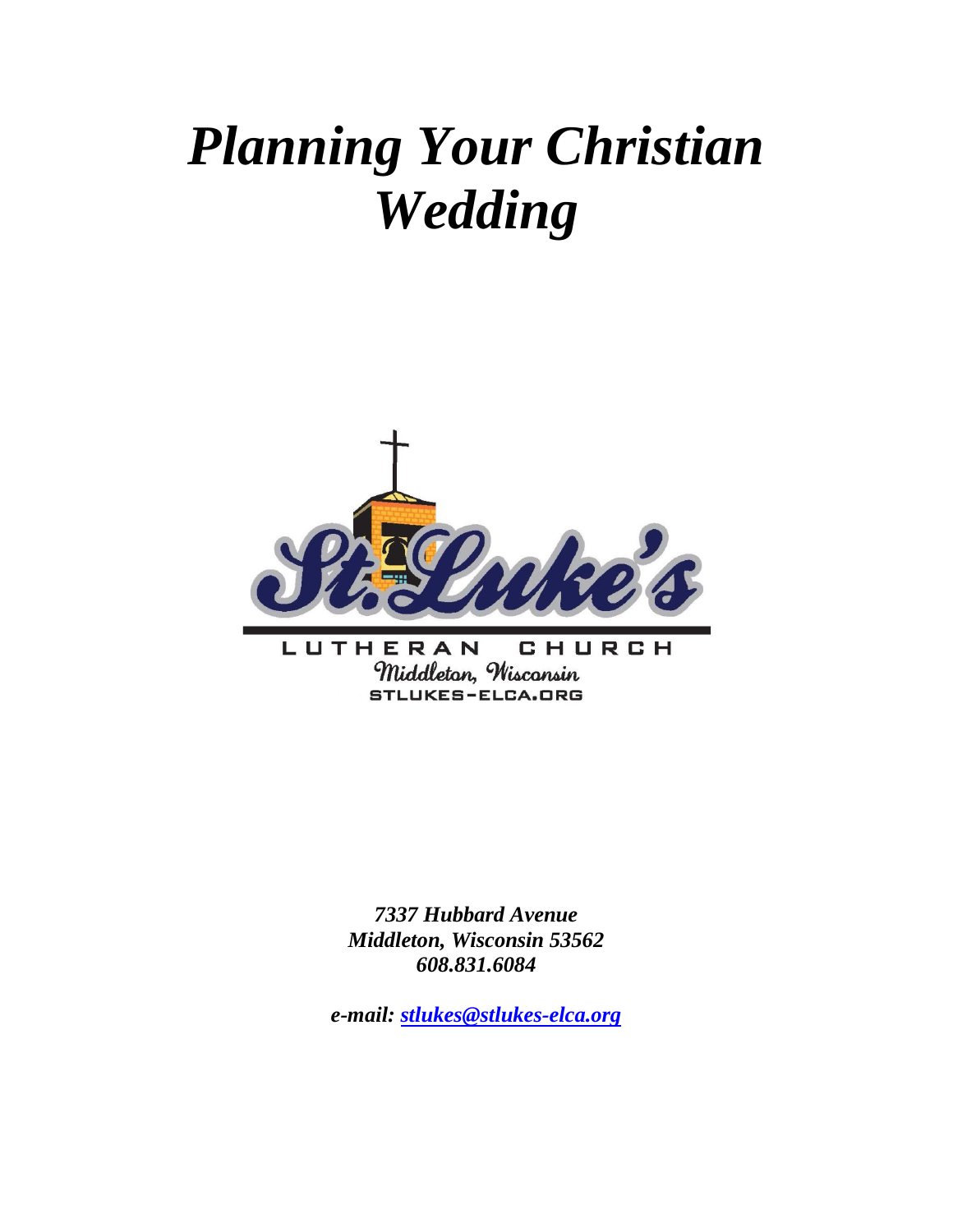**Congratulations on your engagement! You are about to take the biggest step of your life as you prepare to be married. We're excited and delighted that you are interested in allowing St. Luke's and its staff to be a part of your very special day. The following steps are intended to help make sure that your marriage day will be meaningful, memorable and worshipful. St. Luke's pastors and wedding coordinators are here to help make your special day one that you and your guests will long remember.** 

**The following steps will get you well on your way for a great wedding at St. Luke's.**

# *Planning Your Wedding*

#### **1. Reserving a date**

All wedding are scheduled through our Administrative Secretary, Julie Murray. Julie can be reached by calling 608-831-6084 or via e-mail: [jmurray@stlukes-elca.org.](mailto:jmurray@stlukes-elca.org) Julie will be happy to help schedule a date for your wedding and temporarily hold that date until you have scheduled and met with one of our pastors. Once you have met with a pastor and together have agreed upon a date and time for your wedding a \$100 non-refundable deposit will be required to hold that date. Once your deposit has been received a letter will be sent confirming your wedding date.

Please keep in mind that there are certain dates, such as Christian and secular holidays, when no wedding ceremonies will be held in our Sanctuary. They include but not limited to:

- New Year's Eve and New Year's Day
- Palm Sunday Weekend, Holy Week, and Easter
- Memorial Day Weekend
- Fourth of July Weekend
- Labor Day Weekend
- Thanksgiving Day Weekend
- First Weekend in December
- Christmas Holiday

#### **2. Choosing a pastor**

A pastor of St. Luke's must officiate at all weddings that take place at St. Luke's. The fee for clergy to officiate at weddings is included in the total list of fees.

Before any arrangements can be made regarding your wedding a meeting with a pastor must take place. Pastor Roger Black can be reached by e-mail at: [rblack@stlukes-elca.org](mailto:rblack@stlukes-elca.org)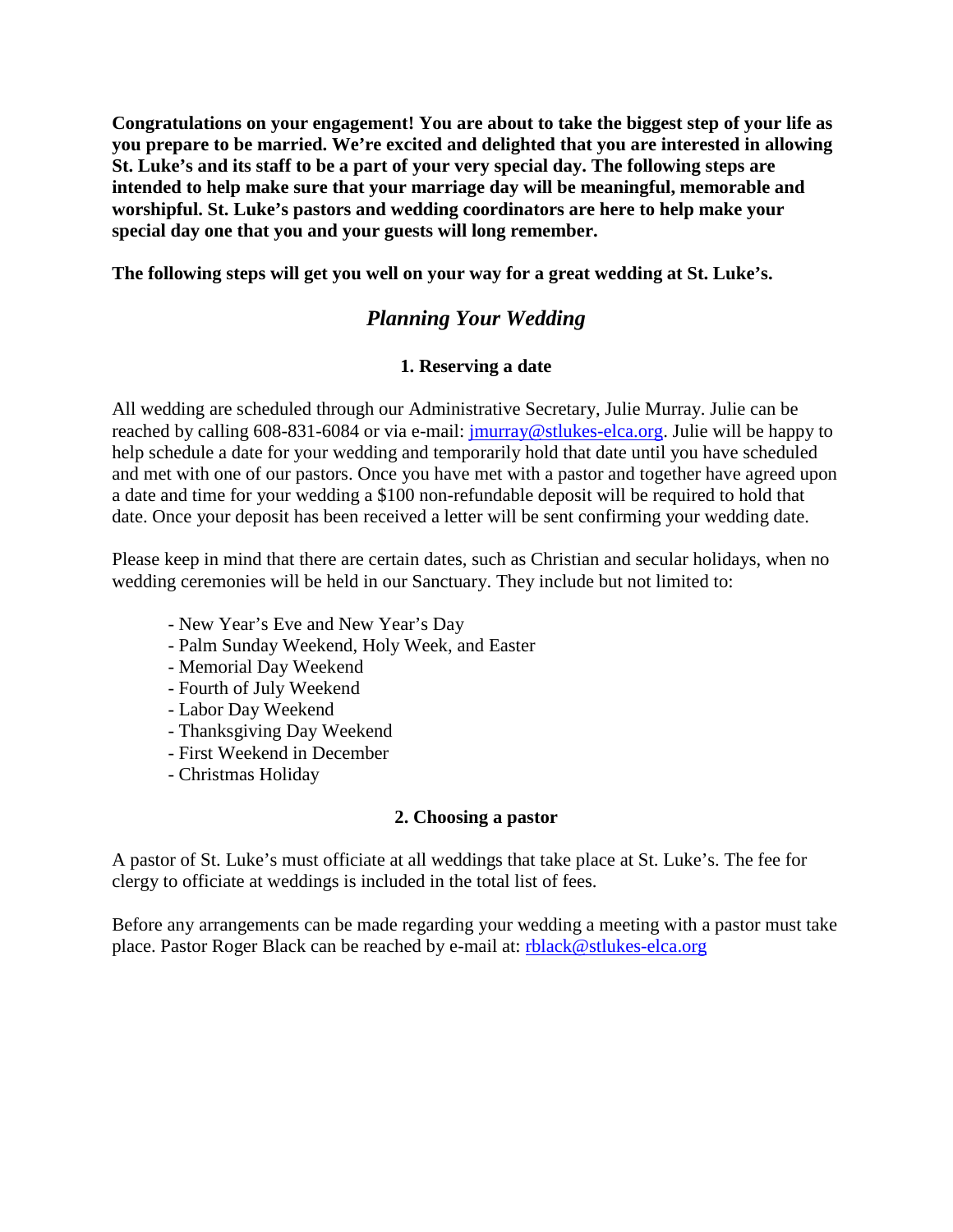#### **3. Planning the Ceremony**

You will meet at least one time with the pastor officiating at your wedding in order to plan your ceremony in detail. This meeting should take place at least six to nine months prior to your wedding date.

### **4. The Location of your Wedding Ceremony**

You may choose to have your wedding take place at a location other than St. Luke's Sanctuary. Your pastor of choice will be happy to visit with you and help plan your wedding celebration in an off-campus setting. A St. Luke's wedding coordinator will not be involved in weddings taking place in off-campus settings.

## **5. St. Luke's Wedding Coordinator**

Once you and the pastor have agreed upon a date and time for your wedding and rehearsal, *and if your wedding is to take place in our Sanctuary,* you will be assigned and invited to meet with a St. Luke's Wedding Coordinator. Our Wedding Coordinators are Kathy Singstock and Linda Kolar. Their emails are [ksing1969@gmail.com](mailto:ksing1969@gmail.com) and [bilink@tds.net](mailto:bilink@tds.net) Please look for an email from one of them once your date has been reserved. The role of the Wedding Coordinator is to ensure that your wedding day is as stress free as possible and be available during the planning process.

The Wedding Coordinator will perform some of the following functions:

- Be present at the rehearsal along with the officiating pastor
- Help the pastor in assuring that all participants know when and how to perform their particular role in the wedding ceremony.
- Be present and available on your wedding day to help give guidance and answer questions.

Please note that though commercial wedding consultants can be helpful in planning your wedding celebration, they will have no role or responsibility at or during the rehearsal or wedding ceremony. Your wedding ceremony preparation team is the St. Luke's pastor and wedding coordinator.

#### **6. Choosing the Music**

St. Luke's has an excellent music staff under the direction of Jeff Rohlwing and assisted by organist, Ted Reinke. For any wedding taking place at St. Luke's either Jeff Rohlwing or Ted Reinke must be involved. Their emails are [jrohlwing@stlukes-elca.org](mailto:jrohlwing@stlukes-elca.org) or [reinke4@mac.com](mailto:reinke4@mac.com) The fee for their services is included in the total list of fees.

Both Jeff and Ted are talented and experienced musicians and can help in the choice from a wide range of appropriate preludes, hymns, and solo selections that will not only reflect the personality of the wedding couple but also recognize that the wedding ceremony, by the very fact that it is taking place in a Sanctuary, is a Christian worship celebration.